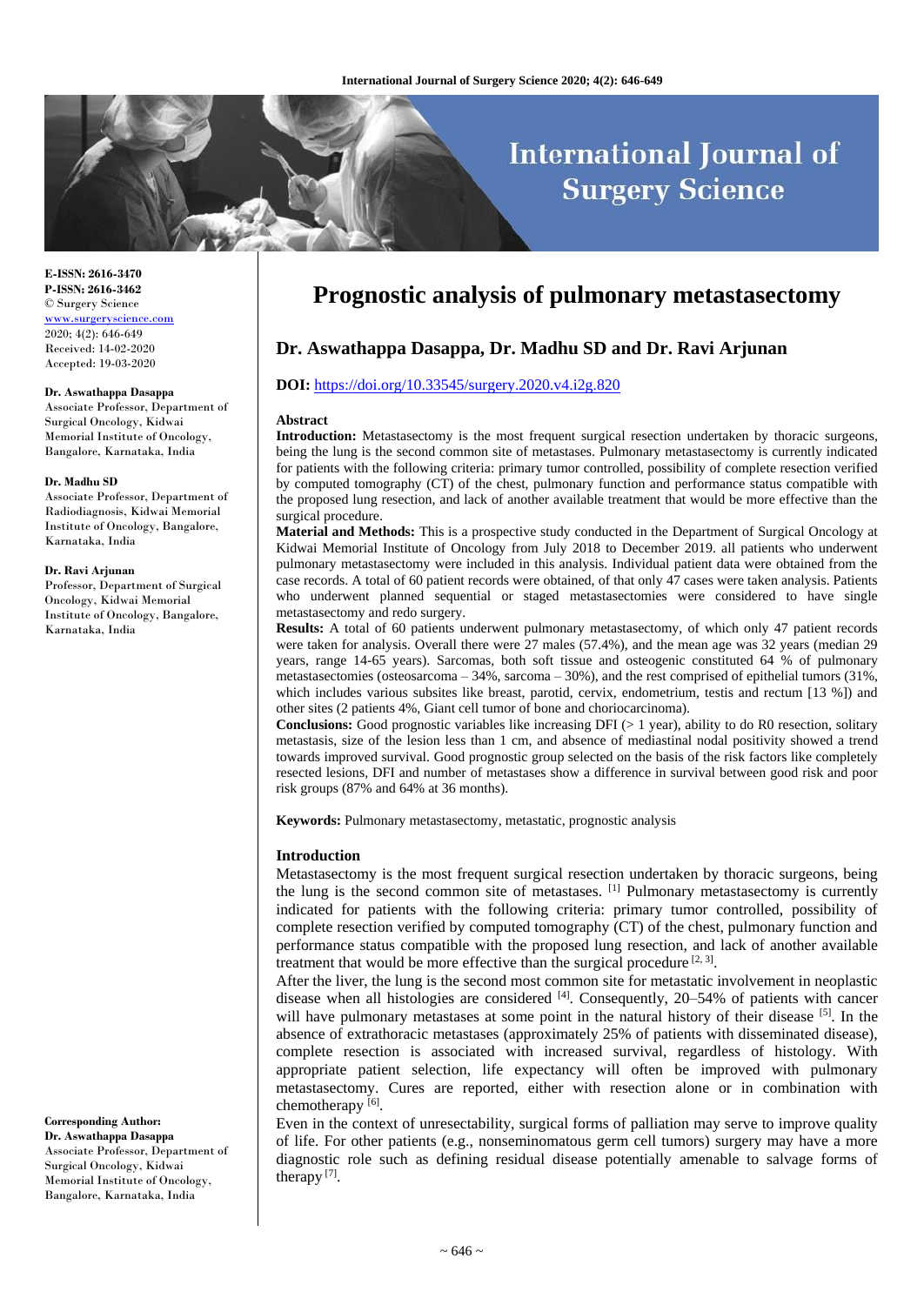# **Material and Methods**

This is a prospective study conducted in the Department of Surgical Oncology at Kidwai Memorial Institute of Oncology from July 2018 to December 2019. all patients who underwent pulmonary metastasectomy were included in this analysis. Individual patient data were obtained from the case records. A total of 53 patient records were obtained, of that only 42 cases were taken analysis. Patients who underwent planned sequential or staged metastasectomies were considered to have single metastasectomy and redo surgery.

Analysis was done using  $SPSS$  25<sup>th</sup> statistical package. Following variables were tested: DFI, unilateral or bilateral presentation, number of metastases, histological type and site of primary tumor, margin status, size of metastases, mediastinal nodes. Survival was calculated from the time of first metastasectomy to the last date of follow up by means of Kaplan – Meier estimate.

#### **Results**

A total of 60 patients underwent pulmonary metastasectomy, of which only 47 patient records were taken for analysis. The rest 13 patients were excluded based on various reasons, benign pathology (5), different histology (3), unresectable disease (3). These 47 patients underwent 50 metastasectomies (3 for recurrent disease). Staged bilateral metastasectomy was considered as single procedure. Survival was calculated from the time of first metastasectomy to the last date of follow up. Average follow up was 28 months (range 4 months to 84 months). 12 patients were lost to follow up after a variable period of follow up ranging from 19 months to 60 months  $(average - of 32 months).$ 

Overall there were 27 males (57.4%), and the mean age was 32 years (median 29 years, range 14-65 years). Sarcomas, both soft tissue and osteogenic constituted 64 % of pulmonary metastasectomies (osteosarcoma – 34%, sarcoma – 30%), and the rest comprised of epithelial tumors (31%, which includes various subsites like breast, parotid, cervix, endometrium, testis and rectum [13 %]) and other sites (2 patients 4%, Giant cell tumor of bone and choriocarcinoma).

In the whole series the, 25% of patients had DFI of 0 to 10 months, 34% had DFI of 13 to 35 months and 41 % had DFI of > 36 months. The median DFI was 32.4 months. Most common presentation was unilateral (85%). The surgical approach was monolateral thoracotomy in 85 % and bilateral staged thoracotomy in 15 %. For large majority of tumours wedge resections (70%), were the procedure most commonly done, lobectomies (30%) unilobar or bilobar were usually done for large lesions or centrally placed lesions not amenable to wedge resections.

On the basis of pathological analysis 58% of patients had only single metastases, 32% had 2 to 3 metastases and around 10% had  $>$  4 metastases. The resections were complete (R0) in 89% and R1 in 11 %. The maximum numbers of metastases were 23 in one patient with NSGCT of testis.

Majority of the metastases were of size between 2 to 4 cm (70%), lesions less tha 1 cm and more than 4 cm accounted for 9% and 21 % respectively.

Lympnodal dissection was done in 10 cases of the total 13 lobectomies and metastases to these lymph nodes were found in only 3 cases. 7 patients reoccurred of which only two patients underwent redo metastasectomy.

There was no operative mortality in the entire cohort of patients. The overall survival irrespective of the type of primary in this study was 67% at 5 years.

The following variables were tested for assessing the impact on prognosis:

# **Completeness of resection (R0 Vs R1)**

The overall survival was 79% at 36 months for patients with R0 resection. In patients who had R1 resection, none of them survived beyond 45 months, overall survival was only 21% at 36 months. This difference was not found to be significant in both univariate and multivariate analysis using Cox regression analysis.

# **Disease free interval (DFI)**

For patients with a DFI of 0 to 11 months, the overall survival was 71% at 36 months. For patients who had DFI of 12 to 35 months the overall survival was 75 % at 36 months. Patients who had DFI > 36 months the overall survival was 75% at 36months. This was also tested for significance in both univariate and multivariate analysis using Cox regression analysis and was not found to be significant.

# **Number of proven metastases**

Patients with single metastases had survival of 81.3% and 68% at 36 months and 60 months respectively. For the patients who had 2 to 3 metastases the survival was 62% at 36 months, and as no further events occurred beyond this, survival at 60 months could not be calculated. In patients who had  $> 4$  metastases the survival was 74% at both 36 months. This variable also was not found to be significant in both univariate and multivariate analysis.

# **Histological type of tumor**

The overall survival among patients with osteosarcoma was 74.6%at 36 months. In patients with metastatic soft tissue sarcoma was 71.2% at 36 months. The overall survival in patients with metastatic rectal tumors was 67.8% and 63.7% in patients with other epithelial carcinoma at 36 months respectively.

#### **Mediastinal nodes**

In patients who had positive mediastinal nodes none of them survived beyond 10 months. While in patients who were node negative 75% survived at 36 months and 25% at 60 months respectively.

## **Unilateral and bilateral metastases**

The survival in patients who had unilateral metastases was 73.5% and 62.9% at 36 months and 60 months respectively, while patients who had bilateral metastases the survival was 64.3 % and 64.8% at 36 months and 60 months respectively this was also not found to be significant in univariate and multivariate analysis.

# **Size of the metastases**

Survival among patients who had lesions less than 1 cm were 74% at 36 months, while larger lesions >4 cm and lesions 1 to 4 cm had survival of 64% and 69% respectively. However in both univariate and multivariate analysis this not found to be significant.

### **Recurrence**

7 patients (14.8%) recurred within a mean period of 20 months (range 2 to 50 months). Only 2 patients underwent redo metastasectomy and all three had a mean survival of 34 months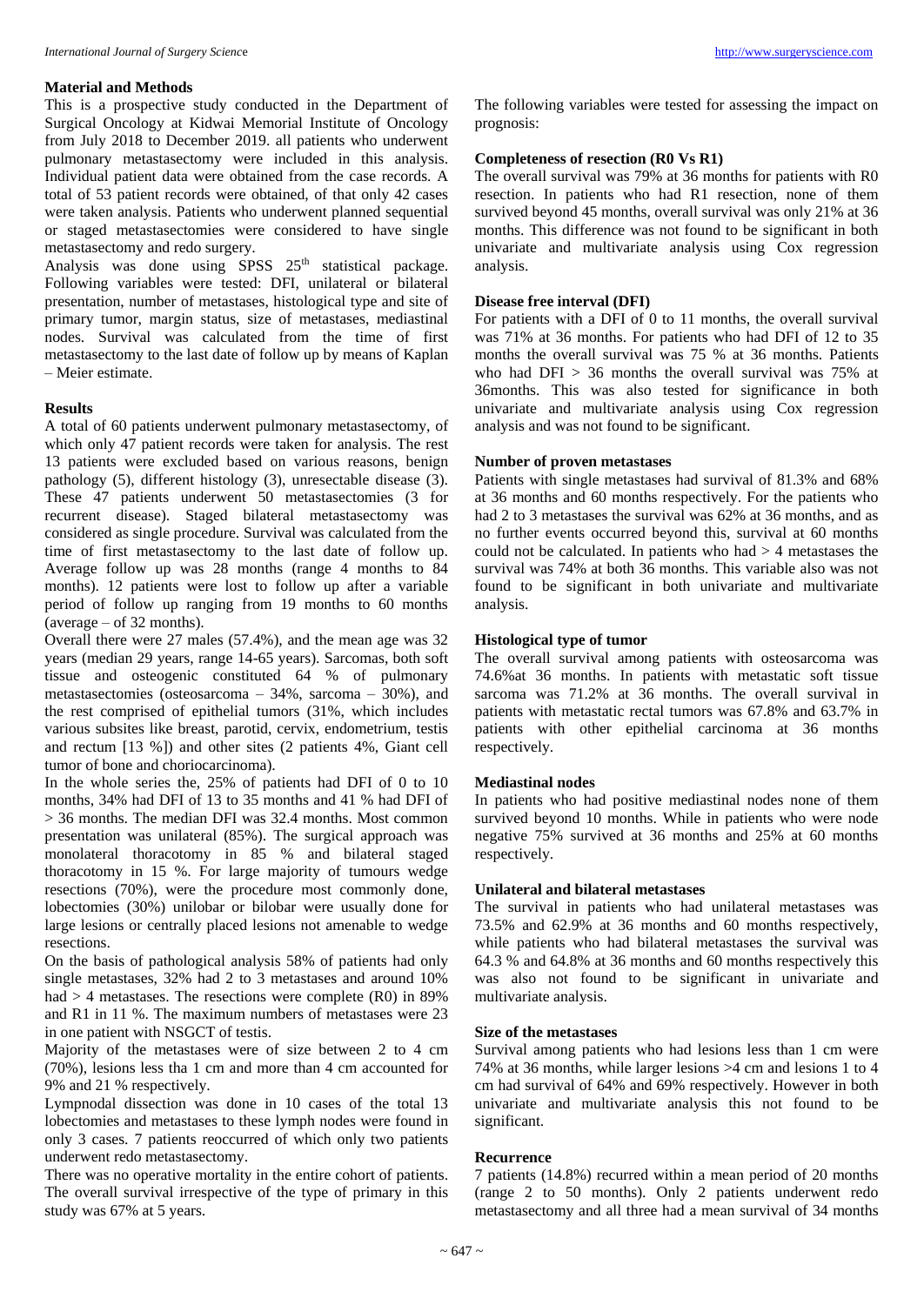(range 22 to 50 months) and only one expired, however all patients who did not undergo metastasectomy expired within a mean period of 4 months.

# **Prognostic grouping**

A prognostic group was made based on number of metastases and DFI. They were considerd low risk Group I – Resectable, no risk factors (DFI > 36 months and single metastases), intermediate risk, Group II (DFI < 36 months or multiple metastases), and high risk, Group III (DFI <36 months and multiple metastases). In patients who where in Group III the survival was 64% at 36 months, in Group II there was 74% survival at 36 months and 50 % at 60 months respectively, and in patients with Group I the survival of 87% at 36 months. This was also not found to be significant in both univariate and multivariate analysis.

## **Post-operative mortality and complications**

There was no 30-day post-operative mortality and only 7% morbidity (4 patients, 3 were cardiac events in the form of SVT, and the other was pulmonary which required postoperative mechanical ventilation).

# **Discussion**

The benefit of pulmonary metastasectomy is still questioned by physicians because patients are offered this treatment to a highly select group of patients and on a highly individualized basis depending on the philosophy and policy of the treating physician and the institute. The prognosis of these patients without surgical resection is still fully not known and its unlikely that the benefit of surgical resection compared with supportive care alone could alone be defined in randomized manner prospectively. Marcove *et al*. documented that the natural history of unresected pulmonary metastasis was associated with 50% mortality at 1 year, 87% mortality at 2 years, 94% at 3 years and none survived 5 years [8]. With improved medical and surgical treatments, it has been possible now to attain a 5-year survival of 49% [9].

In this study, the overall survival in the entire cohort of patients was 67% at 5 years which is higher than seen in the literature (34% at 5 years) because of the selection bias and small number of patients [10]. There was a tendency to offer metastasectomy to patients who had longer disease-free interval as can be seen in our frequency of DFI where almost 73% of patients had DFI of greater than 12 months and among them majority had DFI of greater than 36 months (41%). Other problem in this study was about 30 % of the patients were to lost to follow up after an average time of 32 months (range 19 to 60 months), hence information on events beyond this was unavailable so as to give a meaningful survival figures at 5 years. Though the variables like decreasing DFI, increase in no of metastasis, increase in size of lesion, R1 resections, bilateral presentation and mediastinal lymphnode positivity were associated with decreased survival at 3 years, these were not found to be significant in univariate or multivariate analysis using Cox regression analysis.

Epithelial tumours had lower survival at 3 years in comparison with sarcomatous tumours which is also in occurrence with the literature <sup>[11]</sup>. Patients with osteosarcoma had longer survival than soft tissue sarcoma at 36 months after metastasectomy (75% and 71% respectively). The reasons may be multifactorial, like chemotherapy offered for patients who had synchronous metastases, and probably because of the inherent natural history of the lesion developing after a long DFI. Also, it is a fact that synchronous metastases in osteosarcoma need not represent a

more aggressive disease, which is however not true in patients with epithelial cancer.

Our attempt to identify a good prognostic group based on the risk factors like completely resected lesions, DFI and number of metastases was not successful as it failed to show significance in univariate and multivariate analysis, though there was difference in survival between good risk and poor risk groups (87% and 64% at 36 months).

Another observation in this study was in patients who recurred after metastasectomy and could undergo a R0 redo metastasectomy, had an average survival of 34 months (22 to 50 months) in comparison to patients who could not undergo metastasectomy as none of them survived beyond 7 months (mean of 4 months). This was also observed in the International Registry of Lung Metastasis study  $[12]$ . This good survival observed in patients who underwent redo metastasectomy can be explained by the inherent biology of the lesion as these patients had an average time to recurrence of 22 months (15 to 41 months).

However, in spite of all these shortcomings it can be confirmed that metastasectomy is a potentially curative treatment that can be done safely with low mortality or morbidity. In our series, there was no 30-day post-operative mortality and only 7% morbidity (4 patients, 3 were cardiac events in the form of SVT, and the other was pulmonary which required postoperative mechanical ventilation).

#### **Conclusions**

Good prognostic variables like increasing DFI  $(> 1 \text{ year})$ , ability to do R0 resection, solitary metastasis, size of the lesion less than 1 cm, and absence of mediastinal nodal positivity showed a trend towards improved survival. Good prognostic group selected on the basis of the risk factors like completely resected lesions, DFI and number of metastases show a difference in survival between good risk and poor risk groups (87% and 64% at 36 months). Although these were not found to be significant in univariate or multivariate analysis using Cox regression analysis.

#### **References**

- 1. Barney JD, Churchill EJ. Adenocarcinoma of the kidney with metastasis to the lung: Cured by nephrectomy and lobectomy. J Urol. 1961;42:269.
- 2. Barney JD: Twelve-year cure following nephrectomy for adenocarcinoma and lobectomy for solitary metastasis. J Urol. 1944;52:406-407.
- 3. Temple LK, Brennan MF: The role of pulmonary metastasectomy in soft tissue sarcoma. Sem Thorac Cardiovasc Surg. 2002;14(1):35-44.
- 4. Weiser MR, Downey RJ, Leung DH, *et al*. Repeat resection of pulmonary metastases in patients with soft-tissue sarcoma. J Am Coll Surg. 2000;191(2):184-190.
- 5. Yamada H, Katoh H, Kondo S, *et al*. Surgical treatment of pulmonary recurrence after hepatectomy for colorectal liver metastases. Hepato-Gastroenterology. 2002;49(46):976- 979.
- 6. Sakamoto T, Tsubota N, Iwanaga K, *et al*. Pulmonary resection for metastases from colorectal cancer. Chest. 2001;119(4):1069-1072.
- 7. Leo F, Cagini L, Rocmans P, *et al*. Lung metastases from melanoma: When is surgical treatment warranted?. Br J Cancer. 2000;83(5):569-572.
- 8. Piltz S, Meimarakis G, Wichmann MW, *et al*. Long-term results after pulmonary resection of renal cell carcinoma